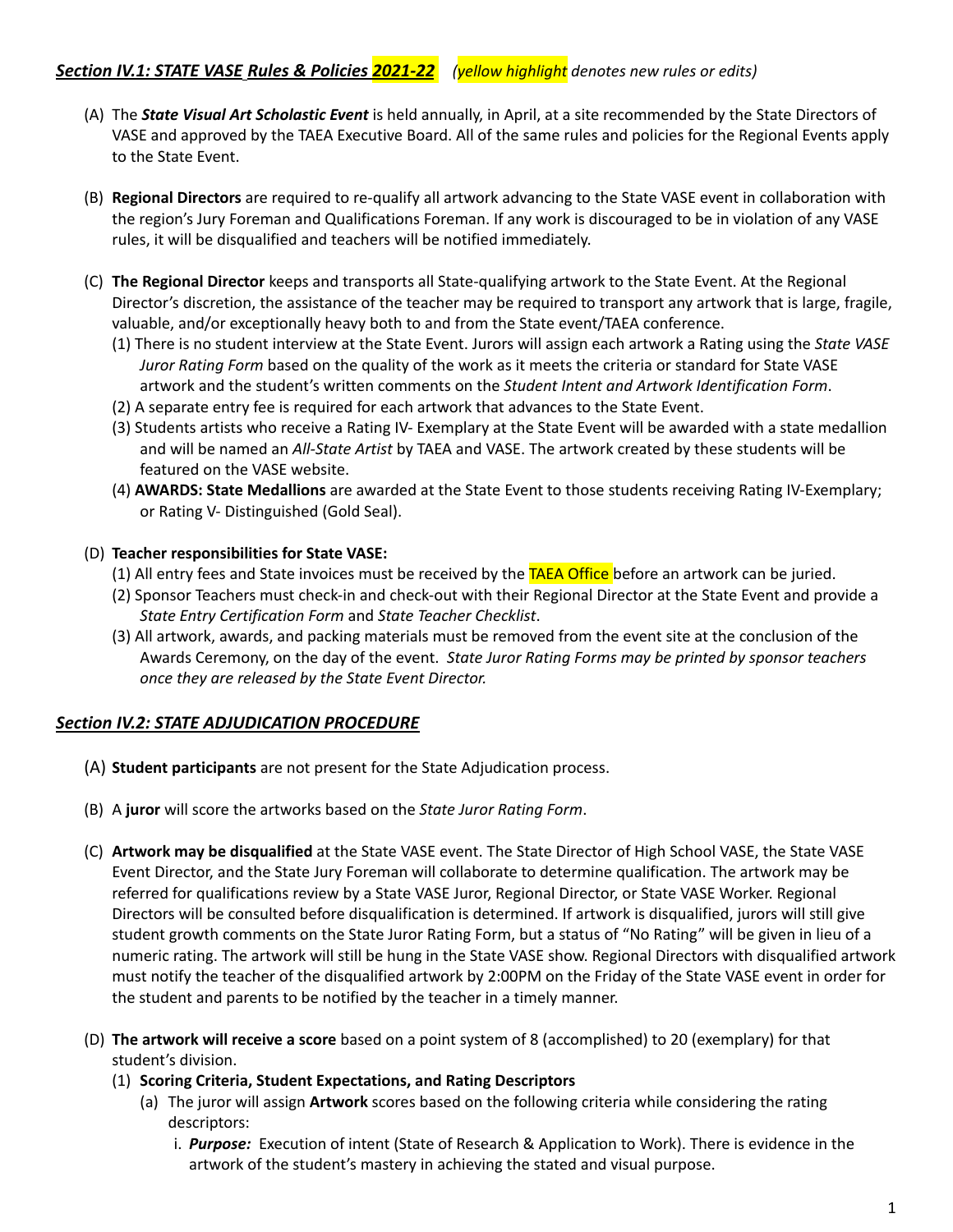- ii. *Technique:* The use of media and tools (Execution & Technical Skill). The student chooses and controls media and tools with mastery in order to enhance the appearance of the work while exhibiting a high level of skill.
- iii. *Personal Expression*: The degree of imagination, creativity and individuality. Expression is unique and fully developed to present fresh concepts in ways that are imaginative, original and innovative.
- iv. *Organization:* The use of elements and principles of art. Uses elements and principles with mastery, choosing those which enhance the overall appearance of the work.
- v. *Integration:* Suitability of expression, organization and technique to purpose through aesthetic and critical judgment. The work integrates expression, organization and technique through evaluation, revision and elaboration to achieve and communicate an effective interpretation of all aspects of the creative process.
- (b) **Student Expectations according to Division Level:** Jurors keep student level expectations in mind as they consider whether or not the student masters the scoring criteria.
	- i. *Division IV:* Students demonstrate an understanding of and ability to apply the elements and principles of design in their own creative style, display a disciplined attitude toward a variety of visual phenomena, display highly advanced technical skill in the production of quality works of art, and impact the viewer by: successfully communicating intent, the overall aesthetic appearance, and the uniqueness of vision.
	- ii. *Division III:* Students demonstrate an understanding of and ability to apply the elements and principles of design in their own creative style, display a disciplined attitude toward a variety of visual phenomena, and display highly advanced technical skill in the production of quality works of art.
	- iii. *Division II:* Students demonstrate an understanding of and ability to apply the elements and principles of design in their own creative style, display a disciplined attitude toward a variety of visual phenomena, and display advanced technical skill in the production of quality works of art.
	- iv. *Division I:* Students demonstrate an understanding of, and ability to apply the elements and principles of design in their own individual creative style, and display technical skill in the production of quality works of art.
- (c) **Rating Descriptors:** Jurors will evaluate art work in each classification by employing the following rating system to designate the degree of proficiency in which the student developed the VASE standards leading to the level of artistic quality within their work:

**RATING V** – Distinguished *(given only to Gold Seal Artwork)* **RATING IV** – Exemplary *(in meeting the state criteria)* **RATING III** – Superior *(in meeting the state criteria)* **RATING II** – Excellent *(in meeting the state criteria)* **RATING I** – Accomplished *(in meeting the state criteria)*



- (2) **The juror will include written comments** with suggestions as a positive and immediate feedback. **The juror's decision is final**. The State VASE Jury Foreman will certify all State results.
- (A) **The State VASE Event** Director or appointee will be responsible for *verifying* the *Juror Rating Forms* and medals and/or certificates by division for all event participants.
	- (3) **Scheduling Formula:** Thirty (30) entries per juror.
	- (4) **Jurors** will evaluate artwork by employing the following rating system to designate the assessment score assigned to an artwork: